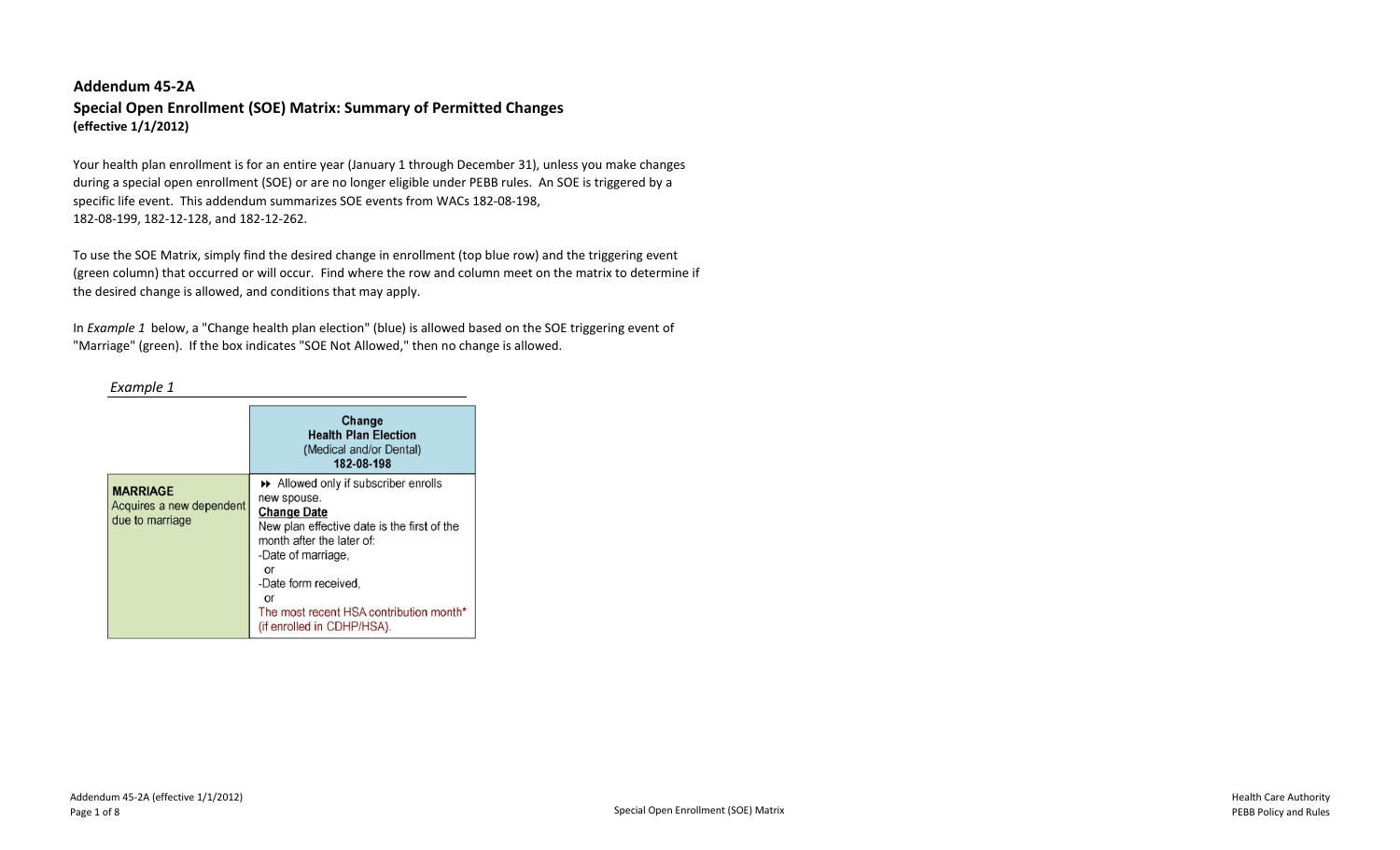#### **Special Open Enrollment (SOE) Matrix: Summary of Permitted Election Changes (effective 1/1/2012)**

This matrix only summarizes special open enrollment events in chapter 182-08 WAC and 182-12 WAC. It does not describe initial eligibility, open enrollment, termination for loss of eligibility, or other rule allowances for

Notification of special open enrollment event **must be provided no later than sixty (60) days after the event occurs**, except for birth/adoption SOE events.

8 Provides example(s) of "consistency rule"; the election change must be on account of and correspond with the change in status that affects eligibility for coverage.

Red type describes additional consideration for subscriber enrolled in CDHP/HSA coverage.

\* When is the most recent HSA contribution month?

→For Self Pay Subscribers: The most recent month for which premium is received by HCA.

>For Subscribers Eligible for the Employer Contribution: The most recent month the Carrier Payment Date (CPD) has passed. The CPD is the 23rd day of the month (if the 23rd falls on a weekend or holiday, the CPD is the firs

| <b>Triggering Event</b> |                                                                                                                                                                                              | Change<br><b>Health Plan Election</b><br>(Medical and/or Dental)<br>182-08-198                                                                                                                                                                                                                         | <b>Enroll Dependent(s)</b><br>to Health Plan Coverage<br>(Medical and/or Dental)<br>182-12-262                                                                                                                                                                                                                                                       | <b>Remove Dependent(s)</b><br>from Health Plan Coverage<br>(Medical and/or Dental)<br>182-12-262                                                                                                                                                                                                             | Waive<br><b>Enrollment in Medical</b><br>(employees only)<br>182-12-128                                                                                                                                                                                                                             | <b>Return from Waived</b><br><b>Enrollment in Medical</b><br>(employees only)<br>182-12-128                                                                                                                                                                                                              | <b>Enroll In or Change</b><br><b>Premium Payment Plan</b><br>(employees only)<br>182-08-199                                                                                                                                                                                                                                      | <b>Enroll In or Change</b><br><b>Medical FSA</b><br>(employees only)<br>182-08-199                                                                                                                                                                                                                                                     | <b>Enroll In or Change</b><br><b>DCAP</b><br>(employees only)<br>182-08-199                                                                                                                                                                                                                                                                                                                                                         |
|-------------------------|----------------------------------------------------------------------------------------------------------------------------------------------------------------------------------------------|--------------------------------------------------------------------------------------------------------------------------------------------------------------------------------------------------------------------------------------------------------------------------------------------------------|------------------------------------------------------------------------------------------------------------------------------------------------------------------------------------------------------------------------------------------------------------------------------------------------------------------------------------------------------|--------------------------------------------------------------------------------------------------------------------------------------------------------------------------------------------------------------------------------------------------------------------------------------------------------------|-----------------------------------------------------------------------------------------------------------------------------------------------------------------------------------------------------------------------------------------------------------------------------------------------------|----------------------------------------------------------------------------------------------------------------------------------------------------------------------------------------------------------------------------------------------------------------------------------------------------------|----------------------------------------------------------------------------------------------------------------------------------------------------------------------------------------------------------------------------------------------------------------------------------------------------------------------------------|----------------------------------------------------------------------------------------------------------------------------------------------------------------------------------------------------------------------------------------------------------------------------------------------------------------------------------------|-------------------------------------------------------------------------------------------------------------------------------------------------------------------------------------------------------------------------------------------------------------------------------------------------------------------------------------------------------------------------------------------------------------------------------------|
| $\mathbf{1}$            | <b>MARRIAGE</b><br>Acquires a new dependent due to<br>marriage<br>(60-day notice required)                                                                                                   | >> Allowed only if subscriber<br>enrolls new spouse.<br><b>Change Date</b><br>New plan effective date is the<br>first of the month after the later<br>of:<br>-Date of marriage,<br>or<br>-Date form received,<br>or<br>-The most recent HSA<br>contribution month*<br>(if enrolled in CDHP/HSA).       | >> Subscriber may enroll new<br>spouse and any dependent<br>children of spouse. Existing<br>uncovered dependents may not<br>enroll.<br><b>Enrollment Date</b><br>Enroll effective first day of month month of the later of:<br>after the later of:<br>-Date of marriage,<br>or<br>-Date form received.                                               | >> Allowed only if dependent<br>enrolls under the new spouse's<br>plan.<br><b>Remove Date</b><br>Remove dependent from<br>coverage the last day of the<br>-Date of marriage,<br>or.<br>-Date form received.<br>or<br>-The most recent HSA<br>contribution month*<br>(if enrolled in CDHP/HSA).               | Allowed only if employee<br>enrolls under the new spouse's<br>plan.<br><b>Waive Date</b><br>Waive coverage the last day of<br>the month of the later of:<br>-Date of marriage,<br>or<br>-Date form received.<br>or<br>-The most recent HSA<br>contribution month*<br>(if enrolled in CDHP/HSA)      | >> Employee may enroll in order<br>to enroll new spouse or children<br>acquired through the marriage.<br>Other dependents may not<br>enroll.<br><b>Enrollment Date</b><br>Enroll effective first day of month<br>after the later of:<br>-Date of marriage,<br>or<br>-Date form received.                 | Premium payment plan changes   ▶ Employee may enroll or<br>allowed when consistent with a<br>change in group health plan<br>enrollment.                                                                                                                                                                                          | increase election for spouse or<br>dependent children, or decrease<br>election if employee or<br>dependent children gain<br>eligibility and enroll under new<br>spouse's health plan or FSA.<br>Form must be submitted within<br>60 days of date of marriage.<br>first day of month following<br>approval by the FSA<br>administrator. | ▶ Employee may enroll or<br>increase election if gaining new<br>dependent child, or decrease or<br>cease election if new spouse is<br>not employed or makes a DCAP<br>coverage election under his or<br>her plan.<br>Form must be submitted within<br>60 days of date of marriage.<br>Enrollment or change is effective Enrollment or change is effective<br>first day of month following<br>approval by the DCAP<br>administrator. |
|                         | <b>REGISTERING A</b><br><b>DOMESTIC PARTNER</b><br>Acquires a new dependent due to<br>registering a domestic partnership with<br>Washington's secretary of state<br>(60-day notice required) | >> Allowed only if subscriber<br>enrolls new domestic partner.<br><b>Change Date</b><br>New plan effective date is the<br>first of the month after the later<br>-Date of registration,<br>or<br>-Date form received,<br>or<br>The most recent HSA<br>contribution month*<br>(if enrolled in CDHP/HSA). | >> Subscriber may enroll newly<br>eligible domestic partner and<br>may enroll any dependent<br>children of new domestic<br>partner. Existing uncovered<br>dependents may not enroll.<br><b>Enrollment Date</b><br>Enroll effective first day of month -Date of registration,<br>after the later of:<br>-Date of registration,<br>-Date form received | >> Allowed only if dependent<br>enrolls under the new domestic<br>partner's plan.<br><b>Remove Date</b><br>Remove dependent from<br>coverage the last day of the<br>month of the later of:<br>nr.<br>-Date form received,<br>or<br>-The most recent HSA<br>contribution month*<br>(if enrolled in CDHP/HSA). | >> Allowed only if employee<br>enrolls under the new domestic<br>partner's plan.<br><b>Waive Date</b><br>Waive coverage the last day of<br>the month of the later of:<br>-Date of registration,<br>-Date form received,<br>-The most recent HSA<br>contribution month*<br>(if enrolled in CDHP/HSA) | >> Employee may enroll in order<br>to enroll domestic partner or<br>children acquired through the<br>domestic partnership. Other<br>dependents may not enroll.<br><b>Enrollment Date</b><br>Enroll effective first day of month<br>after the later of:<br>-Date of registration,<br>-Date form received. | Premium payment plan changes   ▶ Employee may enroll or<br>allowed when consistent with a<br>change in group health plan<br>enrollment.<br>In most cases,<br>premiums are collected<br>post-tax.<br>Premiums may be<br>collected pre-tax<br>if domestic partner or children of<br>domestic partner qualify as tax<br>dependents. | increase election for newly<br>eligible tax dependents.<br>Enroll or change election within<br>60 days of tax dependent<br>becoming newly eligible.<br>first day of month following<br>approval by the FSA<br>administrator.                                                                                                           | >> Employee may enroll or<br>increase election for newly<br>eligible tax dependents.<br>Enroll or change election within<br>60 days of tax depedent<br>becoming newly eligible.<br>Enrollment or change is effective Enrollment or change is effective<br>first day of month following<br>approval by the DCAP<br>administrator.                                                                                                    |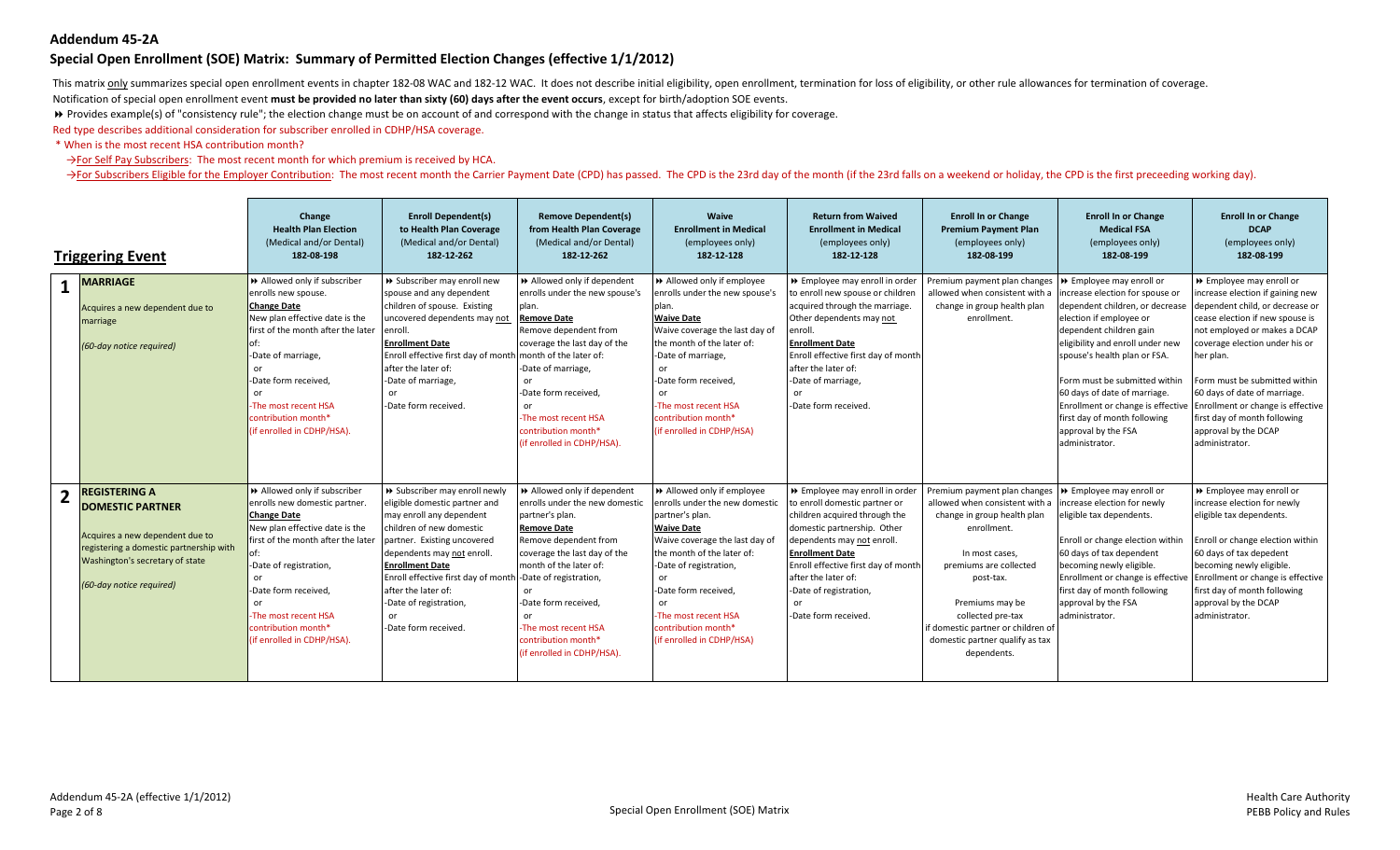|                         |                                                                                                                                                                                                                                                                                                                                                                                                                                                                                                                            | Change<br><b>Health Plan Election</b><br>(Medical and/or Dental)<br>182-08-198                                                                                                                                                                                                                                                                                                                                                                             | <b>Enroll Dependent(s)</b><br>to Health Plan Coverage<br>(Medical and/or Dental)<br>182-12-262                                                                                                                                                                                                                                                                                                                                                                                 | <b>Remove Dependent(s)</b><br>from Health Plan Coverage<br>(Medical and/or Dental)<br>182-12-262                                                                                                                                                                                                                                                                                                                                                                                                             | Waive<br><b>Enrollment in Medical</b><br>(employees only)<br>182-12-128                                                                                                                                                                                                                                                                                                                                                                                      | <b>Return from Waived</b><br><b>Enrollment in Medical</b><br>(employees only)<br>182-12-128                                                                                                                                                                                                                                                                  | <b>Enroll In or Change</b><br><b>Premium Payment Plan</b><br>(employees only)<br>182-08-199                                                                                                                                                                                                                                                                                                                                                                                             | <b>Enroll In or Change</b><br><b>Medical FSA</b><br>(employees only)<br>182-08-199                                                                                                                                                                                                                                                                                                                                   | <b>Enroll In or Change</b><br><b>DCAP</b><br>(employees only)<br>182-08-199                                                                                                                                                                                                                                                                                                       |
|-------------------------|----------------------------------------------------------------------------------------------------------------------------------------------------------------------------------------------------------------------------------------------------------------------------------------------------------------------------------------------------------------------------------------------------------------------------------------------------------------------------------------------------------------------------|------------------------------------------------------------------------------------------------------------------------------------------------------------------------------------------------------------------------------------------------------------------------------------------------------------------------------------------------------------------------------------------------------------------------------------------------------------|--------------------------------------------------------------------------------------------------------------------------------------------------------------------------------------------------------------------------------------------------------------------------------------------------------------------------------------------------------------------------------------------------------------------------------------------------------------------------------|--------------------------------------------------------------------------------------------------------------------------------------------------------------------------------------------------------------------------------------------------------------------------------------------------------------------------------------------------------------------------------------------------------------------------------------------------------------------------------------------------------------|--------------------------------------------------------------------------------------------------------------------------------------------------------------------------------------------------------------------------------------------------------------------------------------------------------------------------------------------------------------------------------------------------------------------------------------------------------------|--------------------------------------------------------------------------------------------------------------------------------------------------------------------------------------------------------------------------------------------------------------------------------------------------------------------------------------------------------------|-----------------------------------------------------------------------------------------------------------------------------------------------------------------------------------------------------------------------------------------------------------------------------------------------------------------------------------------------------------------------------------------------------------------------------------------------------------------------------------------|----------------------------------------------------------------------------------------------------------------------------------------------------------------------------------------------------------------------------------------------------------------------------------------------------------------------------------------------------------------------------------------------------------------------|-----------------------------------------------------------------------------------------------------------------------------------------------------------------------------------------------------------------------------------------------------------------------------------------------------------------------------------------------------------------------------------|
|                         | <b>Triggering Event</b>                                                                                                                                                                                                                                                                                                                                                                                                                                                                                                    |                                                                                                                                                                                                                                                                                                                                                                                                                                                            |                                                                                                                                                                                                                                                                                                                                                                                                                                                                                |                                                                                                                                                                                                                                                                                                                                                                                                                                                                                                              |                                                                                                                                                                                                                                                                                                                                                                                                                                                              |                                                                                                                                                                                                                                                                                                                                                              |                                                                                                                                                                                                                                                                                                                                                                                                                                                                                         |                                                                                                                                                                                                                                                                                                                                                                                                                      |                                                                                                                                                                                                                                                                                                                                                                                   |
| $\overline{\mathbf{3}}$ | <b>BIRTH OR ADOPTION</b><br>Acquires a new dependent due to birth,<br>adoption or when the subscriber has<br>assumed a legal obligation for total or<br>partial support in anticipation of adoption<br><b>Notice Requirement:</b><br>The subscriber should submit an<br>enrollment form as soon as possible. If<br>adding the child increases the premium,<br>the subscriber <b>must</b> submit the<br>enrollment form no later than 12 months<br>after the date of birth, adoption, or when<br>assuming legal obligation. | >> Allowed only if subscriber<br>enrolls new child and if<br>subscriber provides notice no<br>later than 60 days after the event<br><b>Change Date</b><br>New plan effective date is the<br>later of:<br>-The first of the month of birth,<br>adoption or when assuming legal<br>obligation,<br>The most recent HSA<br>contribution month.*<br>(if enrolled in CDHP/HSA).<br>May result in different dates for<br>dependent enrollment and plan<br>change. | >> If subscriber provides notice<br>no later than 60 days after the<br>event, spouse or domestic<br>partner may enroll. Existing<br>uncovered dependent children<br>may <u>not</u> enroll.<br><b>Enrollment Date</b><br>Enroll newborn or newly<br>adopted child effective day of<br>birth, adoption or day assuming<br>legal obligation.<br>-Enroll spouse or domestic<br>partner effective first day<br>of month of birth, adoption<br>or when assuming legal<br>obligation. | >> Allowed only if dependent<br>being removed enrolls in other<br>coverage due to the birth or<br>adoption of a child, and if<br>subscriber provides notice no<br>later that 60 days after the event.<br>Does not apply to existing<br>dependent children.<br><b>Remove Date</b><br>Remove dependent from<br>coverage the last day of month<br>of the later of:<br>-Birth, adoption or when<br>assuming legal obligation,<br>or<br>The most recent HSA<br>contribution month.*<br>(if enrolled in CDHP/HSA). | >> Allowed only if employee<br>enrolls in coverage under spouse<br>or domestic partner due to birth<br>or adoption, and if employee<br>provides notice no later than 60<br>days after the event.<br><b>Waive Date</b><br>Waive coverage the last day of<br>the month after later of<br>-Birth, adoption or when<br>assuming legal obligation,<br>or<br>-Date form received,<br>or<br>The most recent HSA<br>contribution month*<br>(if enrolled in CDHP/HSA) | → If employee provides notice<br>no later than 60 days after the<br>event, employee may enroll in<br>order to enroll new child.<br>Spouse or domestic partner may<br>enroll. Other dependent children<br>may <u>not</u> enroll.<br><b>Enrollment Date</b><br>Enroll effective first day of month<br>of birth, adoption or when<br>assuming legal obligation. | Premium payment plan<br>changes allowed when consistent increase election for new tax<br>with a change in<br>group health plan enrollment.<br>If notice is provided<br>more than 60 days<br>after the event, any related<br>increase in the employee<br>premium is post-tax.<br>The employee must submit a<br>Premium Payment Plan<br>Election/Change Form<br>during the next open enrollment administrator.<br>if he or she<br>wants to request to change<br>back to pre-tax premiums. | ▶ Employee may enroll or<br>dependent child or spouse, or<br>decrease election if employee o<br>existing child dependent gains<br>eligibility and enrolls under<br>spouse or domestic partner's<br>health plan or FSA.<br>Enroll or change election within<br>60 days of birth or adoption.<br>Enrollment or change is effective first day of month following<br>first day of month following<br>approval by the FSA | ▶ Employee may enroll or<br>increase election for new tax<br>dependent child, or decrease<br>election if employee or existing<br>child dependent gains eligibility<br>and enrolls under spouse or<br>domestic partner's DCAP.<br>Enroll or change election within<br>60 days of birth or adoption.<br>Enrollment or change is effective<br>approval by the DCAP<br>administrator. |
| 4                       | <b>NEWLY ELIGIBLE EXTENDED</b><br><b>DEPENDENT</b><br>Acquires a new dependent due to a child<br>becoming eligible as an extended<br>dependent through legal custody or legal<br>guardianship.<br>(60-day notice required)                                                                                                                                                                                                                                                                                                 | >> Allowed only if subscriber<br>enrolls new extended<br>dependent.<br><b>Change Date</b><br>New plan effective date is first<br>day of month following date the<br>PEBB Program certifies new<br>extended dependent,<br>not to precede the most recent<br>HSA contribution month*<br>(if enrolled in CDHP/HSA).                                                                                                                                           | >> Subscriber may enroll new<br>extended dependent. Existing<br>uncovered dependents may not<br>enroll.<br><u>Enrollment Date</u><br>Enroll effective first day of month<br>following date PEBB Program<br>certifies new extended<br>dependent.                                                                                                                                                                                                                                | <b>SOE Not Allowed</b>                                                                                                                                                                                                                                                                                                                                                                                                                                                                                       | <b>SOE Not Allowed</b>                                                                                                                                                                                                                                                                                                                                                                                                                                       | >> Employee may enroll in order<br>to enroll new extended<br>dependent. Other dependents<br>may not enroll.<br><b>Enrollment Date</b><br>Enroll effective first day of month<br>following date PEBB Program<br>certifies new extended<br>dependent.                                                                                                          | Premium payment plan changes  >> Employee may enroll or<br>allowed when consistent with a<br>change in group health plan<br>enrollment.<br>Premiums may be<br>collected pre-tax<br>if extended dependent qualifies becoming eligible as extended<br>as tax dependent.                                                                                                                                                                                                                   | increase election only if tax<br>dependent gains eligibility under<br>health plan or FSA.<br>Enroll or change election within<br>60 days of tax dependent child<br>dependent. Enrollment or<br>change is effective first day of<br>month following approval by the<br>FSA administrator.                                                                                                                             | ▶ Employee may enroll or<br>increase election to take into<br>account expenses of new IRC<br>Section 21(b)(1) tax dependent.<br>Enroll or change election within<br>60 days of tax dependent child<br>becoming eligible as extended<br>dependent. Enrollment or<br>change is effective first day of<br>month following approval by the<br>DCAP administrator.                     |
| 5                       | NEWLY ELIGIBLE DEPENDENT<br><b>WITH A DISABILITY</b><br>Acquires a new dependent due to<br>a child becoming eligible as a dependent<br>with a disability.<br>(60-day notice required)                                                                                                                                                                                                                                                                                                                                      | >> Allowed only if subscriber<br>enrolls new dependent with a<br>disability.<br><b>Change Date</b><br>New plan effective date is first<br>day of month following date the<br>PEBB Program certifies new<br>dependent with a disbility,<br>not to precede the most recent<br>HSA contribution month*<br>(if enrolled in CDHP/HSA).                                                                                                                          | >> Subscriber may enroll new<br>dependent with a disability.<br>Existing uncovered dependents<br>may <u>not</u> enroll.<br><b>Enrollment Date</b><br>Enroll effective first day of month<br>following date PEBB Program<br>certifies new dependent with a<br>disability.                                                                                                                                                                                                       | <b>SOE Not Allowed</b>                                                                                                                                                                                                                                                                                                                                                                                                                                                                                       | <b>SOE Not Allowed</b>                                                                                                                                                                                                                                                                                                                                                                                                                                       | >> Employee may enroll in order<br>to enroll new dependent with a<br>disability. Other dependents<br>may not enroll.<br><b>Enrollment Date</b><br>Enroll effective first day of month<br>following date PEBB Program<br>certifies new dependent with a<br>disability.                                                                                        | Premium payment plan changes   ▶ Employee may enroll or<br>allowed when consistent with a<br>change in group health plan<br>enrollment.<br>Premiums may be<br>collected pre-tax<br>if dependent with a disability<br>qualifies as<br>tax dependent.                                                                                                                                                                                                                                     | increase election only if tax<br>dependent gains eligibility under<br>health plan or FSA.<br>Enroll or change election within<br>60 days of tax dependent child<br>becoming eligible as dependent<br>with a disability. Enrollment or<br>change is effective first day of<br>month following approval by the<br>FSA administrator.                                                                                   | >> Employee may enroll or<br>increase election to take into<br>account expenses of new IRC<br>Section 21(b)(1) tax dependent.<br>Enroll or change election within<br>60 days of tax dependent child<br>becoming eligible as dependent<br>with a disability. Enrollment or<br>change is effective first day of<br>month following approval by the<br>DCAP administrator.           |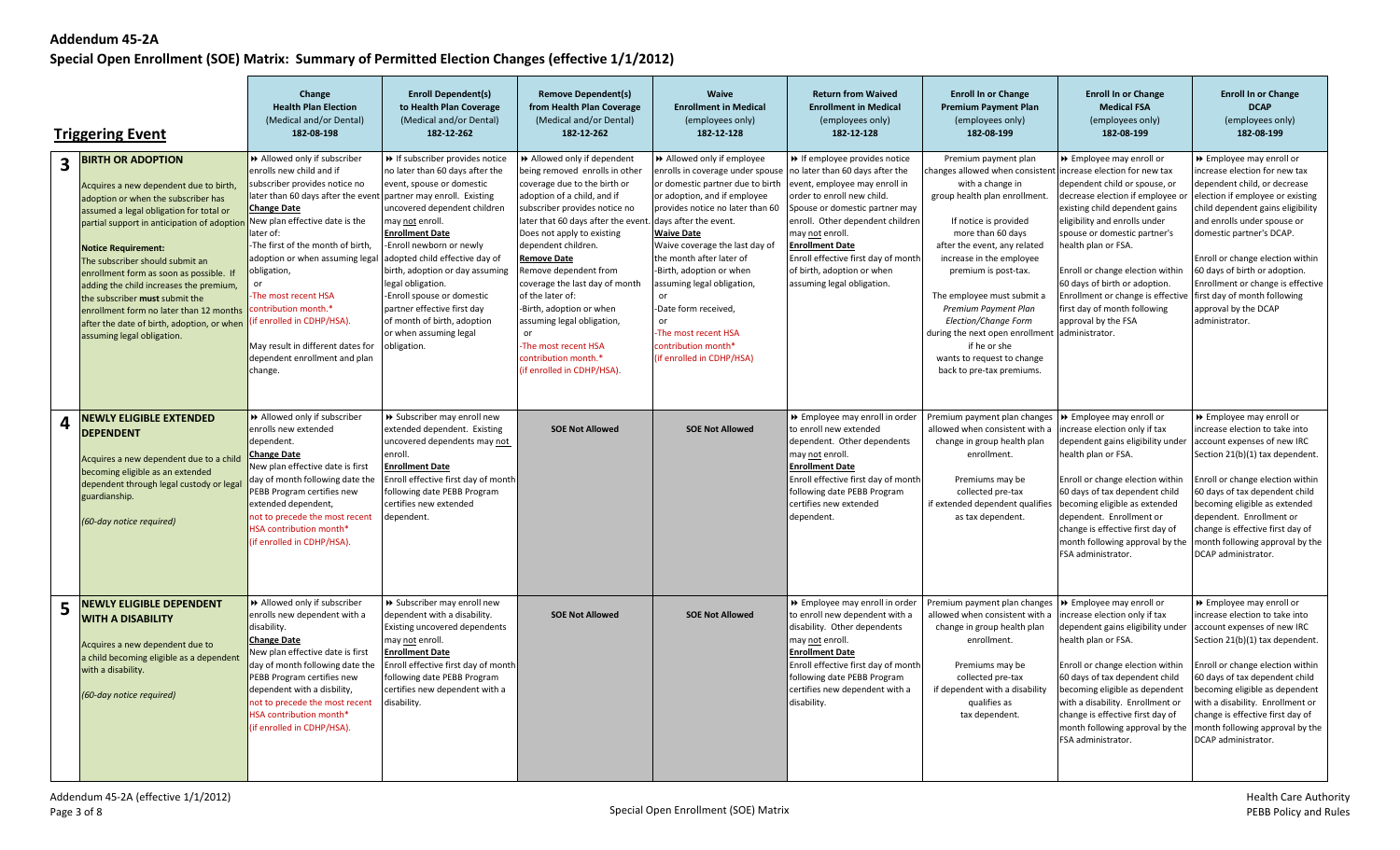|                         | <b>Triggering Event</b>                                                                                                                                                                                                                                                                                                | Change<br><b>Health Plan Election</b><br>(Medical and/or Dental)<br>182-08-198                                                                                                                                                                                                                                                                                                                                                | <b>Enroll Dependent(s)</b><br>to Health Plan Coverage<br>(Medical and/or Dental)<br>182-12-262                                                                                                                                                                                                                                                                                                 | <b>Remove Dependent(s)</b><br>from Health Plan Coverage<br>(Medical and/or Dental)<br>182-12-262                                                                                                                                                                                                                                                                            | Waive<br><b>Enrollment in Medical</b><br>(employees only)<br>182-12-128                                                                                                                                                                                                                                                                                                                                             | <b>Return from Waived</b><br><b>Enrollment in Medical</b><br>(employees only)<br>182-12-128                                                                                                                                                                                                                                                                                                 | <b>Enroll In or Change</b><br><b>Premium Payment Plan</b><br>(employees only)<br>182-08-199                  | <b>Enroll In or Change</b><br><b>Medical FSA</b><br>(employees only)<br>182-08-199                                                                                                                                                                                                                                                                                                                                         | <b>Enroll In or Change</b><br><b>DCAP</b><br>(employees only)<br>182-08-199                                                                                                                                                                                                                                                                                                                                                                                                                 |
|-------------------------|------------------------------------------------------------------------------------------------------------------------------------------------------------------------------------------------------------------------------------------------------------------------------------------------------------------------|-------------------------------------------------------------------------------------------------------------------------------------------------------------------------------------------------------------------------------------------------------------------------------------------------------------------------------------------------------------------------------------------------------------------------------|------------------------------------------------------------------------------------------------------------------------------------------------------------------------------------------------------------------------------------------------------------------------------------------------------------------------------------------------------------------------------------------------|-----------------------------------------------------------------------------------------------------------------------------------------------------------------------------------------------------------------------------------------------------------------------------------------------------------------------------------------------------------------------------|---------------------------------------------------------------------------------------------------------------------------------------------------------------------------------------------------------------------------------------------------------------------------------------------------------------------------------------------------------------------------------------------------------------------|---------------------------------------------------------------------------------------------------------------------------------------------------------------------------------------------------------------------------------------------------------------------------------------------------------------------------------------------------------------------------------------------|--------------------------------------------------------------------------------------------------------------|----------------------------------------------------------------------------------------------------------------------------------------------------------------------------------------------------------------------------------------------------------------------------------------------------------------------------------------------------------------------------------------------------------------------------|---------------------------------------------------------------------------------------------------------------------------------------------------------------------------------------------------------------------------------------------------------------------------------------------------------------------------------------------------------------------------------------------------------------------------------------------------------------------------------------------|
| 6                       | <b>DEPENDENT</b><br><b>LOSES ELIGIBILITY</b><br>Subscriber's dependent no longer meets<br>PEBB eligibility criteria:<br>-Divorce, annulment<br>-Dissolution of state registered domestic<br>partnership<br>-A child dependent ceases to be eligible<br>-A dependent dies<br>(60-day notice required)                   |                                                                                                                                                                                                                                                                                                                                                                                                                               | A dependent's loss of PEBB eligibility does not provide a special open enrollment opportunity.<br>WAC 182-12-262(2)(a) requires a subscriber to remove a dependent(s) within sixty (60) days of the date<br>the dependent(s) no longer meets the eligibility criteria in WAC 182-12-250 or 182-12-260.<br>See Policy 19-1 Termination Due to Loss of Eligibility (Addendums 19-1A and 19-1B).  | Premium payment plan changes<br>allowed when dependent<br>coverage termed for loss of<br>eligibility.                                                                                                                                                                                                                                                                       | Employee may prospectively<br>decrease or revoke election due<br>to loss of tax-dependent<br>eligibility; or increase election if<br>dependent losing eligibility<br>remains a tax dependent.                                                                                                                                                                                                                       | <b>SOE Not Allowed</b><br>See<br><b>Triggering Event</b><br>#16:<br>"Change in number of<br>IRC Section 21(b)(1)<br>qualifying individuals"<br>(N/A for child turning 26)                                                                                                                                                                                                                   |                                                                                                              |                                                                                                                                                                                                                                                                                                                                                                                                                            |                                                                                                                                                                                                                                                                                                                                                                                                                                                                                             |
| $\overline{\mathbf{z}}$ | <b>LOSS OF</b><br><b>OTHER COVERAGE</b><br>Subscriber or a subscriber's dependent<br>loses other coverage under a group<br>health plan or through health insurance<br>coverage, as defined by HIPAA<br>(60-day notice required)                                                                                        | >> Allowed only if subscriber<br>enrolls or subscriber enrolls<br>dependent who lost other<br>coverage.<br><b>Change Date</b><br>New plan effective date is the<br>first of the month after the later<br>of:<br>Date of loss of coverage,<br>$\alpha$ r<br>Date form received.<br>or<br>The most recent HSA<br>contribution month*<br>(if enrolled in CDHP/HSA).                                                              | > Subscriber may enroll a<br>dependent who lost coverage<br>under a group health plan or<br>through health insurance<br>coverage. Existing uncovered<br>dependents may not enroll.<br><b>Enrollment Date</b><br>Enroll effective first day of month<br>after the later of:<br>-Date of loss of coverage,<br>or<br>-Date form received                                                          | <b>SOE Not Allowed</b>                                                                                                                                                                                                                                                                                                                                                      | <b>SOE Not Allowed</b>                                                                                                                                                                                                                                                                                                                                                                                              | >> Employee must have lost<br>other coverage. Or, if SOE due to<br>dependent(s) loss of coverage,<br>employee may enroll in order to<br>enroll dependent. Other<br>dependents who did not lose<br>coverage may not enroll.<br><b>Enrollment Date</b><br>Enroll effective first day of month<br>after the later of:<br>-Date of loss of coverage,<br>or<br>-Date form received               | Premium payment plan changes<br>allowed when consistent with a<br>change in group health plan<br>enrollment. | <b>SOE Not Allowed</b>                                                                                                                                                                                                                                                                                                                                                                                                     | <b>SOE Not Allowed</b>                                                                                                                                                                                                                                                                                                                                                                                                                                                                      |
| 8                       | <b>CHANGE IN</b><br><b>EMPLOYMENT</b><br><b>STATUS</b><br>Subscriber or a subscriber's dependent(s)<br>has a change in employment status that<br>affects the subscriber's or the<br>subscribers's dependent's eligibility for<br>the employer contribution toward group<br>health coverage<br>(60-day notice required) | >> Allowed only if subscriber<br>enrolls or subscriber enrolls<br>dependent who lost eligibility for<br>coverage due to change in<br>employment.<br><b>Change Date</b><br>New plan effective date is the<br>first of the month after the later<br>Date of change in employment<br>or<br>Date form received,<br>or<br>The most recent HSA<br>$\mathop{\mathsf{contribution}}$ month $\mathop{*}$<br>(if enrolled in CDHP/HSA). | > Subscriber may enroll<br>dependent(s) who lost eligibility<br>for coverage. Existing uncovered employer plan when newly<br>dependents who did not lose<br>eligibility for coverage may not<br>enroll.<br><b>Enrollment Date</b><br>Enroll effective first day of month -Date of change in employment,<br>after the later of:<br>-Date of change in employment,<br>or<br>-Date form received. | $\rightarrow$ Allowed only if dependent(s)<br>being removed enroll(s) under<br>eligible.<br><b>Remove Date</b><br>Remove coverage the last day of<br>the month of the later of:<br>-Date form received,<br>or<br>The most recent HSA<br>contribution month*<br>(if enrolled in CDHP/HSA)<br>Note: If new coverage is PEBB,<br>remove date must coincide with<br>enrollment. | Allowed only when employee   >> Employee must have lost<br>partner's plan when newly<br>eligible.<br><b>Waive Date</b><br>Waive coverage the last day of<br>the month of the later of:<br>-Date of change in employment,<br>-Date form received.<br>or<br>The most recent HSA<br>contribution month*<br>(if enrolled in CDHP/HSA)<br>Note: If new coverage is PEBB,<br>waive date must coincide with<br>enrollment. | enrolls under spouse or domestic eligibility for coverage. Or, if SOE<br>due to dependent(s) loss of<br>eligibility for coverage, employee<br>may enroll in order to enroll<br>dependent. Existing uncovered<br>dependents may not enroll.<br><b>Enrollment Date</b><br>Enroll effective first day of month<br>after the later of:<br>-Date of change in employment,<br>-Date form received | Premium payment plan changes<br>allowed when consistent with a<br>change in group health plan<br>enrollment. | → If employee, spouse or<br>dependent gains eligibility under<br>other plan, employee may<br>decrease or cease election. If<br>employee, spouse or dependent<br>loses eligibility under other plan<br>employee may enroll or increase<br>election.<br>Employee may enroll or change<br>in employment status.<br>Enrollment or change is effective<br>first day of month following<br>approval by the FSA<br>administrator. | If spouse or dependent gains<br>eligibility and is added under<br>other plan, employee may<br>revoke or decrease election. If<br>spouse or dependent loses<br>eligibility under other plan,<br>employee may enroll or increase<br>election.<br>Employee may enroll or change<br>election within 60 days of change election within 60 days of change<br>in employment status.<br>Enrollment or change is effective<br>first day of month following<br>approval by the DCAP<br>administrator. |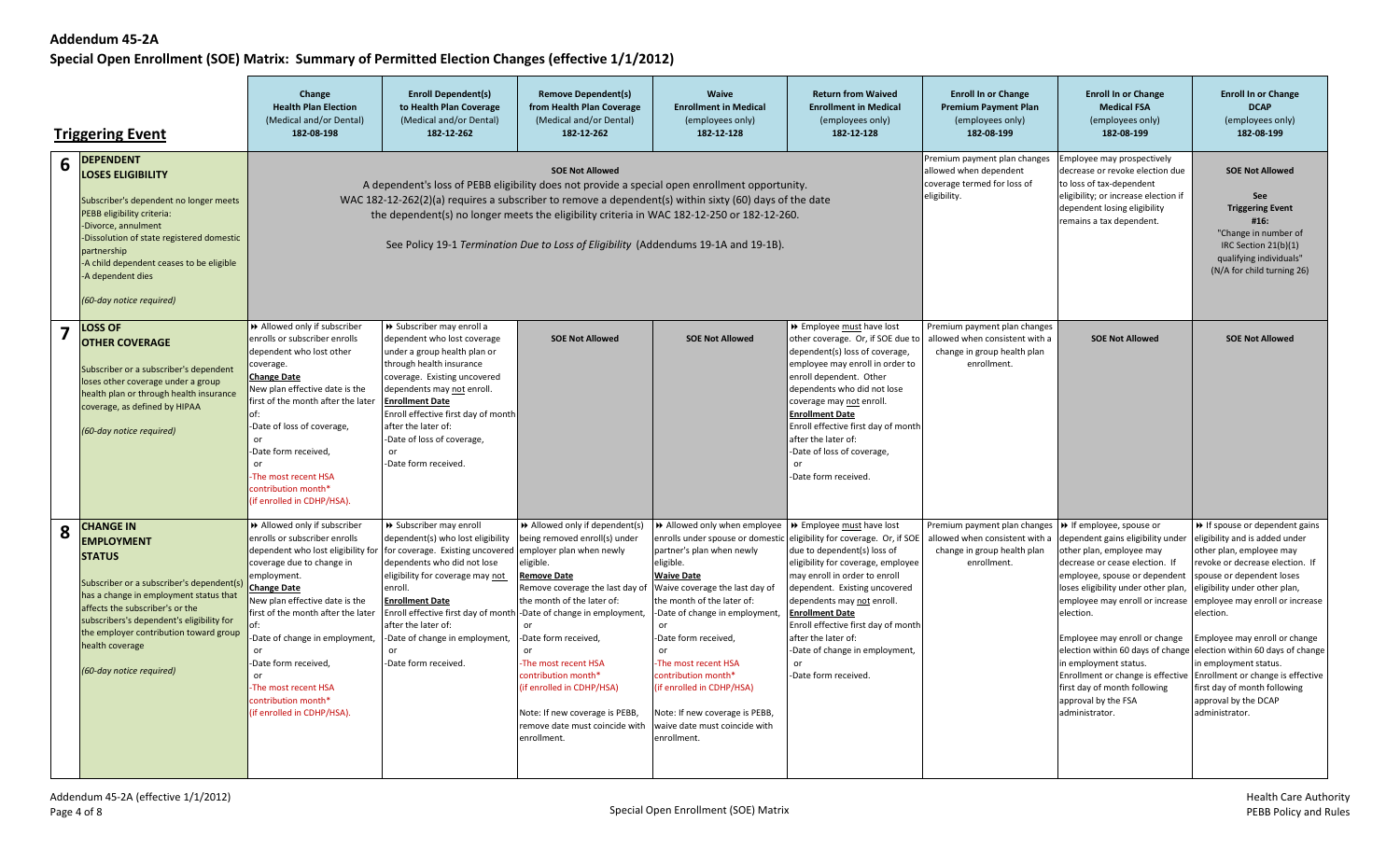|           | <b>Triggering Event</b>                                                                                                                                                                                                                                                                                                                                                                                                                                                                           | Change<br><b>Health Plan Election</b><br>(Medical and/or Dental)<br>182-08-198                                                                                                                                                                                                                                                       | <b>Enroll Dependent(s)</b><br>to Health Plan Coverage<br>(Medical and/or Dental)<br>182-12-262                                                                                                                                                                                                             | <b>Remove Dependent(s)</b><br>from Health Plan Coverage<br>(Medical and/or Dental)<br>182-12-262 | <b>Waive</b><br><b>Enrollment in Medical</b><br>(employees only)<br>182-12-128 | <b>Return from Waived</b><br><b>Enrollment in Medical</b><br>(employees only)<br>182-12-128                                                                                                                                                                             | <b>Enroll In or Change</b><br><b>Premium Payment Plan</b><br>(employees only)<br>182-08-199                                                                                                                                                                                                                            | <b>Enroll In or Change</b><br><b>Medical FSA</b><br>(employees only)<br>182-08-199                                                                                                                                                                | <b>Enroll In or Change</b><br><b>DCAP</b><br>(employees only)<br>182-08-199                                                                                                 |
|-----------|---------------------------------------------------------------------------------------------------------------------------------------------------------------------------------------------------------------------------------------------------------------------------------------------------------------------------------------------------------------------------------------------------------------------------------------------------------------------------------------------------|--------------------------------------------------------------------------------------------------------------------------------------------------------------------------------------------------------------------------------------------------------------------------------------------------------------------------------------|------------------------------------------------------------------------------------------------------------------------------------------------------------------------------------------------------------------------------------------------------------------------------------------------------------|--------------------------------------------------------------------------------------------------|--------------------------------------------------------------------------------|-------------------------------------------------------------------------------------------------------------------------------------------------------------------------------------------------------------------------------------------------------------------------|------------------------------------------------------------------------------------------------------------------------------------------------------------------------------------------------------------------------------------------------------------------------------------------------------------------------|---------------------------------------------------------------------------------------------------------------------------------------------------------------------------------------------------------------------------------------------------|-----------------------------------------------------------------------------------------------------------------------------------------------------------------------------|
| 9         | <b>CHANGE IN RESIDENCE</b><br>Subscriber or a subscriber's dependent<br>has a change in residence that affects<br>health plan availability. If the subscriber<br>moves and the subscriber's current<br>health plan is not available in the new<br>location the subscriber must select a nev<br>health plan. If the subscriber does not<br>select a new health plan, the PEBB<br>program may change the subscriber's<br>health plan as described in WAC 182-08-<br>196<br>(60-day notice required) | Allowed only if change in<br>residence causes current health<br>plan to become unavailable.<br><b>Change Date</b><br>New plan effective date is the<br>first of the month after the later<br>-Date of change in residence,<br>-Date form received,<br>or<br>The most recent HSA<br>contribution month*<br>(if enrolled in CDHP/HSA). | <b>SOE Not Allowed</b>                                                                                                                                                                                                                                                                                     | <b>SOE Not Allowed</b>                                                                           | <b>SOE Not Allowed</b>                                                         | <b>SOE Not Allowed</b>                                                                                                                                                                                                                                                  | Premium payment plan changes<br>allowed when consistent with a<br>change in group health plan<br>enrollment                                                                                                                                                                                                            | <b>SOE Not Allowed</b>                                                                                                                                                                                                                            | <b>SOE Not Allowed</b>                                                                                                                                                      |
| <b>10</b> | <b>COURT ORDER OR</b><br><b>MEDICAL SUPPORT ORDER</b><br>Subscriber receives a court order or<br>medical support order requiring the<br>subscriber, the subscriber's spouse, or<br>the subscriber's Washington state<br>registered domestic partner to provide<br>insurance coverage for an eligible<br>dependent (a former spouse or former<br>registered domestic partner is not an<br>eligible dependent)<br>(60-day notice required)                                                          | Allowed only if subscriber<br>enrolls court-ordered dependent<br>to coverage.<br><b>Change Date</b><br>New plan effective date is the<br>first of the month after the later<br>-Date of court order,<br><b>or</b><br>-Date form received,<br>-The most recent HSA<br>contribution month*<br>(if enrolled in CDHP/HSA).               | >> Subscriber may enroll a court-<br>ordered dependent. Existing<br>uncovered dependents who are<br>not court-ordered to coverage<br>may not enroll.<br><b>Enrollment Date</b><br>Enroll effective first day of month<br>after the later of:<br>-Date of court order,<br><b>or</b><br>-Date form received. | <b>SOE Not Allowed</b>                                                                           | <b>SOE Not Allowed</b>                                                         | ▶ Employee may enroll in order<br>to enroll court-ordered<br>dependent. Existing uncovered<br>dependents may not enroll.<br><b>Enrollment Date</b><br>Enroll effective first day of month<br>after the later of:<br>-Date of court order.<br>or<br>-Date form received. | Premium payment plan changes   ▶ Employee may enroll or<br>allowed when consistent with a<br>change in group health plan<br>enrollment.<br>In most cases,<br>premiums are collected<br>pre-tax.<br>Premiums may need to be<br>collected post-tax<br>if child of domestic partner does<br>not qualify as tax dependent. | increase election for new<br>dependent(s).<br>Employee may enroll or change<br>election within 60 days of<br>receiving court order.<br>Enrollment or change is effective<br>first day of month following<br>approval by the FSA<br>administrator. | <b>SOE Not Allowed</b><br>See<br><b>Triggering Event</b><br>#16:<br>"Change in number of<br>IRC Section $21(b)(1)$<br>qualifying individuals"<br>(N/A for child turning 26) |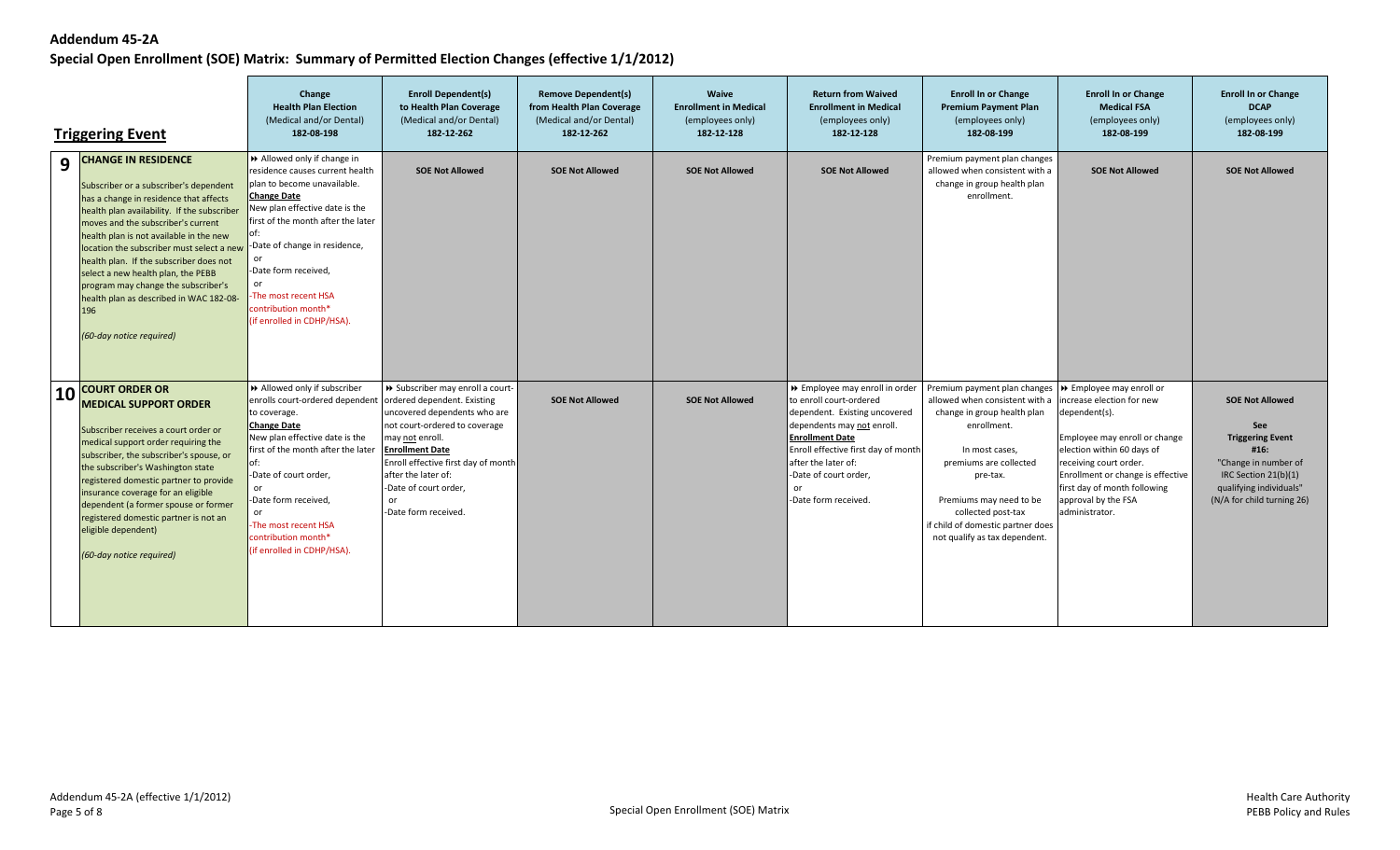|    | <b>Triggering Event</b>                                                                                                                                                                                                                                                                                                                                                                                                                                                                                                                                                                | Change<br><b>Health Plan Election</b><br>(Medical and/or Dental)<br>182-08-198                                                                                                                                                                                                                                                                                          | <b>Enroll Dependent(s)</b><br>to Health Plan Coverage<br>(Medical and/or Dental)<br>182-12-262                                                                                                                                                                                                                                                                                                    | <b>Remove Dependent(s)</b><br>from Health Plan Coverage<br>(Medical and/or Dental)<br>182-12-262                                                                                                                                                                                                                                                                                        | Waive<br><b>Enrollment in Medical</b><br>(employees only)<br>182-12-128                                                                                                                                                                                                                                                                           | <b>Return from Waived</b><br><b>Enrollment in Medical</b><br>(employees only)<br>182-12-128                                                                                                                                                                                                                                                                                                                                        | <b>Enroll In or Change</b><br><b>Premium Payment Plan</b><br>(employees only)<br>182-08-199                                                                 | <b>Enroll In or Change</b><br><b>Medical FSA</b><br>(employees only)<br>182-08-199                                                                                                                                                                                                                                                                                                                        | <b>Enroll In or Change</b><br><b>DCAP</b><br>(employees only)<br>182-08-199 |
|----|----------------------------------------------------------------------------------------------------------------------------------------------------------------------------------------------------------------------------------------------------------------------------------------------------------------------------------------------------------------------------------------------------------------------------------------------------------------------------------------------------------------------------------------------------------------------------------------|-------------------------------------------------------------------------------------------------------------------------------------------------------------------------------------------------------------------------------------------------------------------------------------------------------------------------------------------------------------------------|---------------------------------------------------------------------------------------------------------------------------------------------------------------------------------------------------------------------------------------------------------------------------------------------------------------------------------------------------------------------------------------------------|-----------------------------------------------------------------------------------------------------------------------------------------------------------------------------------------------------------------------------------------------------------------------------------------------------------------------------------------------------------------------------------------|---------------------------------------------------------------------------------------------------------------------------------------------------------------------------------------------------------------------------------------------------------------------------------------------------------------------------------------------------|------------------------------------------------------------------------------------------------------------------------------------------------------------------------------------------------------------------------------------------------------------------------------------------------------------------------------------------------------------------------------------------------------------------------------------|-------------------------------------------------------------------------------------------------------------------------------------------------------------|-----------------------------------------------------------------------------------------------------------------------------------------------------------------------------------------------------------------------------------------------------------------------------------------------------------------------------------------------------------------------------------------------------------|-----------------------------------------------------------------------------|
|    | 11 <b>ELIGIBLE FOR</b><br><b>MEDICAID OR CHIP</b><br>Subscriber or a subscriber's dependent<br>becomes eligible for state premium<br>assistance through Medicaid or a state<br>children's health insurance program<br>(CHIP), or the subscriber or a subscriber's<br>dependent loses eligibility for coverage<br>under Medicaid or CHIP<br>(60-day notice required)                                                                                                                                                                                                                    | >> Allowed only if subscriber<br>removes dependent from<br>coverage or enrolls dependent to<br>coverage.<br><b>Change Date</b><br>New plan effective date is the<br>first of the month after the later<br>Date eligible for state premium<br>assistance,<br>or<br>Date form received,<br>or<br>The most recent HSA<br>contribution month*<br>(if enrolled in CDHP/HSA). | > Subscriber may enroll a<br>dependent who lost eligibility for<br>coverage under Medicaid or<br>CHIP. Existing uncovered<br>dependents who did not lose<br>eligibility may not enroll.<br><b>Enrollment Date</b><br>Enroll effective first day of month coverage the last day of the<br>following the later of:<br>-Date eligible for state premium<br>assistance,<br>or<br>-Date form received. | Alowed only if dependent<br>enrolls to state premium<br>assistance coverage due to the<br>SOE of becoming eligible for that<br>coverage.<br><b>Remove Date</b><br>Remove dependent from<br>month of the later of:<br>-Date eligible for state premium<br>assistance,<br>or<br>Date form is received,<br>or<br>-The most recent HSA<br>contribution month*<br>(if enrolled in CDHP/HSA). | >> Allowed only if employee<br>enrolls to Medicaid when he or<br>she becomes eligible.<br><b>Waive Date</b><br>Waive coverage the last day of<br>the month of the later of:<br>-Date eligible for state premium<br>assistance,<br>or<br>-Date form is received,<br>or<br>-The most recent HSA<br>contribution month*<br>(if enrolled in CDHP/HSA) | ▶ Employee must have lost<br>eligibility for state premium<br>assistance. Or, if SOE is due to<br>dependent losing coverage under<br>Medicaid or CHIP, employee may<br>enroll in order to enroll<br>dependent. Existing dependents<br>may not enroll.<br><b>Enrollment Date</b><br>Enroll effective first day of month<br>after the later of:<br>-Date not eligible for state<br>premium assistance,<br>or<br>-Date form received. | Premium payment plan changes   ▶ FSA change is only available<br>allowed when consistent with a<br>change in group health plan<br>enrollment.               | with loss of eligibility for state<br>premium assistance, Medicaid or<br>CHIP. Employee may enroll or<br>increase election for new<br>dependent(s).<br>Employee may enroll or change<br>election within 60 days of losing<br>eligibility for state premium<br>assistance, Medicaid or CHIP.<br>Enrollment or change is effective<br>first day of month following<br>approval by the FSA<br>administrator. | <b>SOE Not Allowed</b>                                                      |
| 12 | <b>ELIGIBLE</b><br><b>FOR MEDICARE</b><br>Subscriber or a subscriber's dependent:<br>becomes entitled to Medicare,<br>enrolls in or disenrolls from a Medicare<br>Part D plan.<br>(or)<br><b>Employee or employee's</b><br>dependent gains or loses<br>eligibility for Medicare<br>(182-08-199)<br>If the subscriber's current health plan<br>becomes unavailable due to the<br>subscriber's or a subscriber's dependent's<br>entitlement to Medicare, the subscriber<br>must select a new health plan as<br>described in WAC 182-08-196<br>$(182-08-198)$<br>(60-day notice required) | <b>Change Date</b><br>New plan effective date is the<br>first of the month after the later<br>-Date entitled to Medicare,<br>enrollment or disentrollment<br>from a Medicare Part D plan,<br>or<br>-Date form received,<br>or<br>The most recent HSA<br>contribution month*<br>(if enrolled in CDHP/HSA).                                                               | <b>SOE Not Allowed</b>                                                                                                                                                                                                                                                                                                                                                                            | <b>SOE Not Allowed</b>                                                                                                                                                                                                                                                                                                                                                                  | <b>SOE Not Allowed</b>                                                                                                                                                                                                                                                                                                                            | <b>SOE Not Allowed</b>                                                                                                                                                                                                                                                                                                                                                                                                             | Premium payment plan changes $\rightarrow$ If gaining Medicare eligibility,<br>allowed when consistent with a<br>change in group health plan<br>enrollment. | employee may decrease election<br>or revoke enrollment.<br>If losing Medicare eligibility,<br>subscriber may increase election<br>or enroll in coverage.<br>Employee may enroll or change<br>election within 60 days of gaining<br>or losing Medicare. Enrollment<br>or change is effective first day of<br>month following approval by the<br>FSA administrator.                                         | <b>SOE Not Allowed</b>                                                      |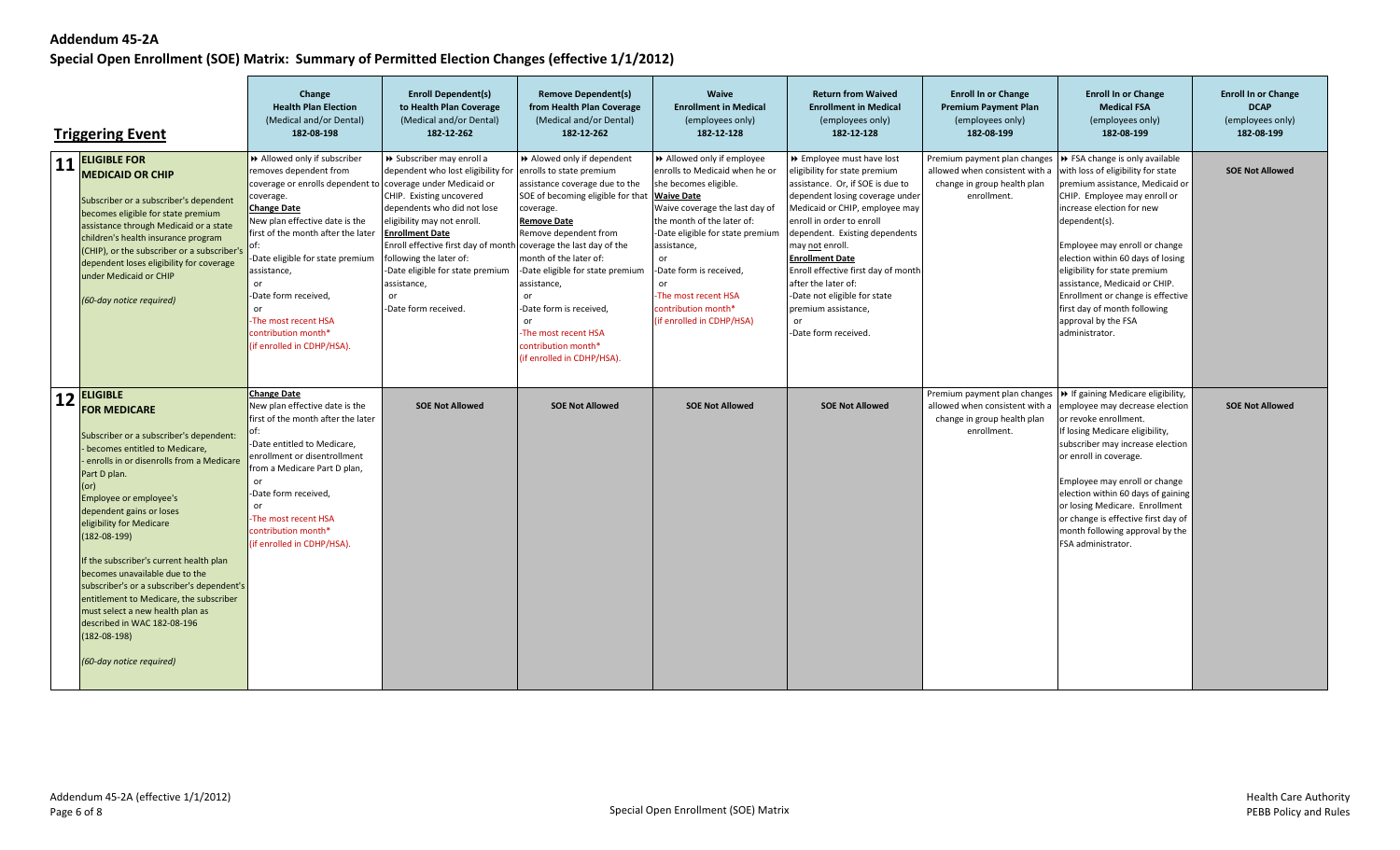|    | <b>Triggering Event</b>                                                                                                                                                                                                                                                                                                                                                                                                                                                                                                                                                      | Change<br><b>Health Plan Election</b><br>(Medical and/or Dental)<br>182-08-198                                                                                                                                                                                                                                                                                                          | <b>Enroll Dependent(s)</b><br>to Health Plan Coverage<br>(Medical and/or Dental)<br>182-12-262 | <b>Remove Dependent(s)</b><br>from Health Plan Coverage<br>(Medical and/or Dental)<br>182-12-262 | <b>Waive</b><br><b>Enrollment in Medical</b><br>(employees only)<br>182-12-128 | <b>Return from Waived</b><br><b>Enrollment in Medical</b><br>(employees only)<br>182-12-128 | <b>Enroll In or Change</b><br><b>Premium Payment Plan</b><br>(employees only)<br>182-08-199                                                                              | <b>Enroll In or Change</b><br><b>Medical FSA</b><br>(employees only)<br>182-08-199 | <b>Enroll In or Change</b><br><b>DCAP</b><br>(employees only)<br>182-08-199                                                                                                                                                                                                        |
|----|------------------------------------------------------------------------------------------------------------------------------------------------------------------------------------------------------------------------------------------------------------------------------------------------------------------------------------------------------------------------------------------------------------------------------------------------------------------------------------------------------------------------------------------------------------------------------|-----------------------------------------------------------------------------------------------------------------------------------------------------------------------------------------------------------------------------------------------------------------------------------------------------------------------------------------------------------------------------------------|------------------------------------------------------------------------------------------------|--------------------------------------------------------------------------------------------------|--------------------------------------------------------------------------------|---------------------------------------------------------------------------------------------|--------------------------------------------------------------------------------------------------------------------------------------------------------------------------|------------------------------------------------------------------------------------|------------------------------------------------------------------------------------------------------------------------------------------------------------------------------------------------------------------------------------------------------------------------------------|
|    | $13$ HEALTH PLAN<br><b>BECOMES UNAVAILABLE</b><br>Subscriber or a subscriber's dependent's<br>current health plan becomes unavailable<br>because the subscriber or enrolled<br>dependent becomes ineligible for a<br>health savings account (HSA). HCA may<br>require evidence that the subscriber or<br>subscriber's dependent is no longer<br>eligible for an HSA<br>(60-day notice required)                                                                                                                                                                              | >> Allowed only when HSA<br>eligibility is lost.<br><b>Change Date</b><br>New plan effective date is the<br>first of the month after the later<br>-Date current health plan<br>becomes unavailable due to loss<br>of eligibility for a health savings<br>account (HSA),<br>or<br>-Date form received,<br>or<br>The most recent HSA<br>contribution month*<br>(if enrolled in CDHP/HSA). | <b>SOE Not Allowed</b>                                                                         | <b>SOE Not Allowed</b>                                                                           | <b>SOE Not Allowed</b>                                                         | <b>SOE Not Allowed</b>                                                                      | Premium payment plan changes<br>allowed when consistent with a<br>change in group health plan<br>enrollment.                                                             | <b>SOE Not Allowed</b>                                                             | <b>SOE Not Allowed</b>                                                                                                                                                                                                                                                             |
| 14 | <b>CONTINUITY OF CARE</b><br>Subscriber experiences a disruption that<br>could function as a reduction in benefits<br>for the subscriber or the subscriber's<br>dependent(s) due to a specific condition<br>or ongoing course of treatment. This<br>criteria is not met when the subscriber's<br>or an enrolled dependent's physician<br>stops participation with the subscriber's<br>health plan unless the PEBB program<br>determines that a continuity of care issue<br>exists. (See 182-08-198 and 182-08-199<br>for specific circumstances)<br>(60-day notice required) | Allowed only if meeting a<br>specific circumstance described<br>in rule.<br><b>Change Date</b><br>New plan effective date is the<br>first of the month after the later<br>-Date of disruption,<br>0r<br>-Date form received,<br>or<br>-The most recent HSA<br>contribution month*<br>(if enrolled in CDHP/HSA).                                                                         | <b>SOE Not Allowed</b>                                                                         | <b>SOE Not Allowed</b>                                                                           | <b>SOE Not Allowed</b>                                                         | <b>SOE Not Allowed</b>                                                                      | Premium payment plan changes<br>allowed when consistent with a<br>change in group health plan<br>enrollment that represents<br>a significant curtailment<br>of coverage. | <b>SOE Not Allowed</b>                                                             | <b>SOE Not Allowed</b>                                                                                                                                                                                                                                                             |
| 15 | <b>CHANGE DEPENDENT</b><br><b>CARE PROVIDER</b><br>Employee changes dependent care<br>provider<br>(60 Day Notice Required)                                                                                                                                                                                                                                                                                                                                                                                                                                                   | <b>SOE Not Allowed</b>                                                                                                                                                                                                                                                                                                                                                                  | <b>SOE Not Allowed</b>                                                                         | <b>SOE Not Allowed</b>                                                                           | <b>SOE Not Allowed</b>                                                         | <b>SOE Not Allowed</b>                                                                      | <b>SOE Not Allowed</b>                                                                                                                                                   | <b>SOE Not Allowed</b>                                                             | > Change must reflect the<br>increased or decreased<br>cost of the new provider.<br>Employee may enroll or change<br>election within 60 days of change<br>in provider. Enrollment or change<br>is effective first day of month<br>following approval by the DCAP<br>administrator. |